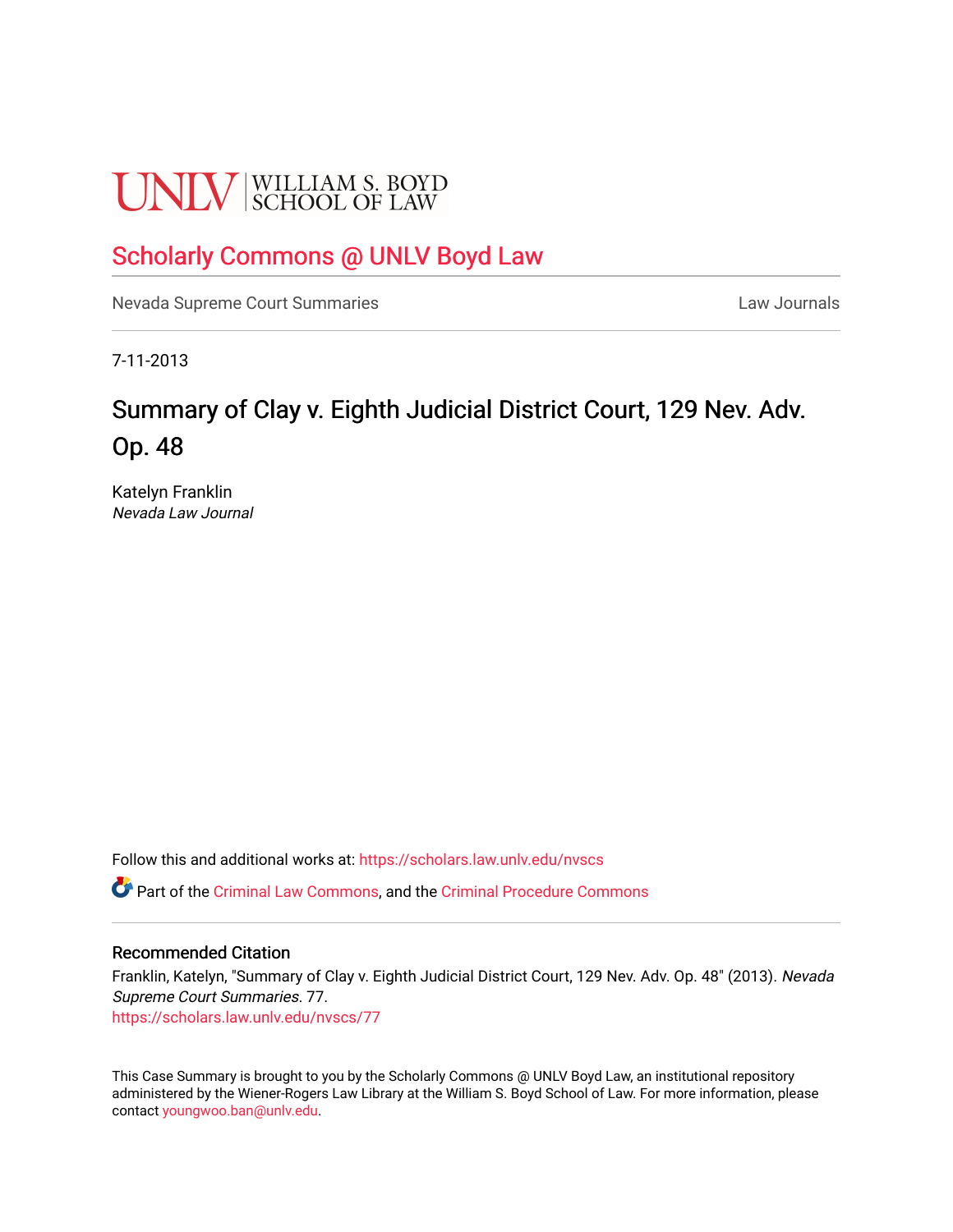*Clay v. Eighth Judicial District Court*, 129 Nev. Adv. Op. 48 (June 11, 2013) 1

#### CRIMINAL PROCEDURE

#### **Summary**

The Court considered a petition for a writ of mandamus challenging an order from the district court denying a pretrial petition for a writ of habeas corpus. The question before the Court was whether a district attorney violates NRS 172.095(2) when he or she seeks an indictment for child abuse or neglect under NRS  $200.508(1)$ ,<sup>2</sup> based on nonaccidental physical injury, but fails to inform the grand jurors of the definition of "physical injury."

## **Disposition**

First, the Court concluded that "abuse or neglect," as defined by NRS 200.508(4)(a), is an element of the Nevada child abuse and neglect statute regardless of the theory under which the prosecution proceeds. Second, when the abuse or neglect is based on nonaccidental physical injury, NRS 172.095(2) requires that the prosecutor explain "physical injury" as defined by NRS 200.508(4)(d) to the grand jury. Ultimately, the Court held that the prosecutor's failure to define "physical injury" here likely caused the grand jury to return one indictment on less than probable cause. Accordingly, it granted the petition as to that count.

## **Factual and Procedural History**

Petitioner Bryan Clay ("Clay") was indicted by a grand jury for two counts of child abuse and neglect in violation of NRS 200.508(1). The first count stemmed from an incident wherein Clay slapped his girlfriend, E.F., on the face several times. The other count resulted from an altercation wherein Clay had used physical force against E.F., including choking, to such a degree that E.F. reported difficulties breathing to the police after the incident. There was no other testimony or evidence offered at the grand jury hearing that E.F. sustained injuries during the two altercations.

Following the indictment, Clay filed his petition for a writ of habeas corpus challenging the indictment arguing that (1) there was not enough evidence of physical injury presented to the jury to sustain an indictment for two counts of child abuse and neglect, and (2) the State had violated NRS 172.095(2) by not instructing the jury on the definition of "physical injury" as used in the child abuse and neglect statute.<sup>3</sup>

Subscribing to the State's argument that an actual showing of physical or mental injury is inessential under the child abuse and neglect statute, the district court denied Clay's petition.

 

<sup>1</sup>

<sup>&</sup>lt;sup>1</sup> By Katelyn Franklin.<br><sup>2</sup> [Hereinafter child abuse and neglect statute].<br><sup>3</sup> NRS 172.095(2) requires the prosecutor to "inform the grand jurors of specific elements of any public offense which they may consider as the basis of the indictment."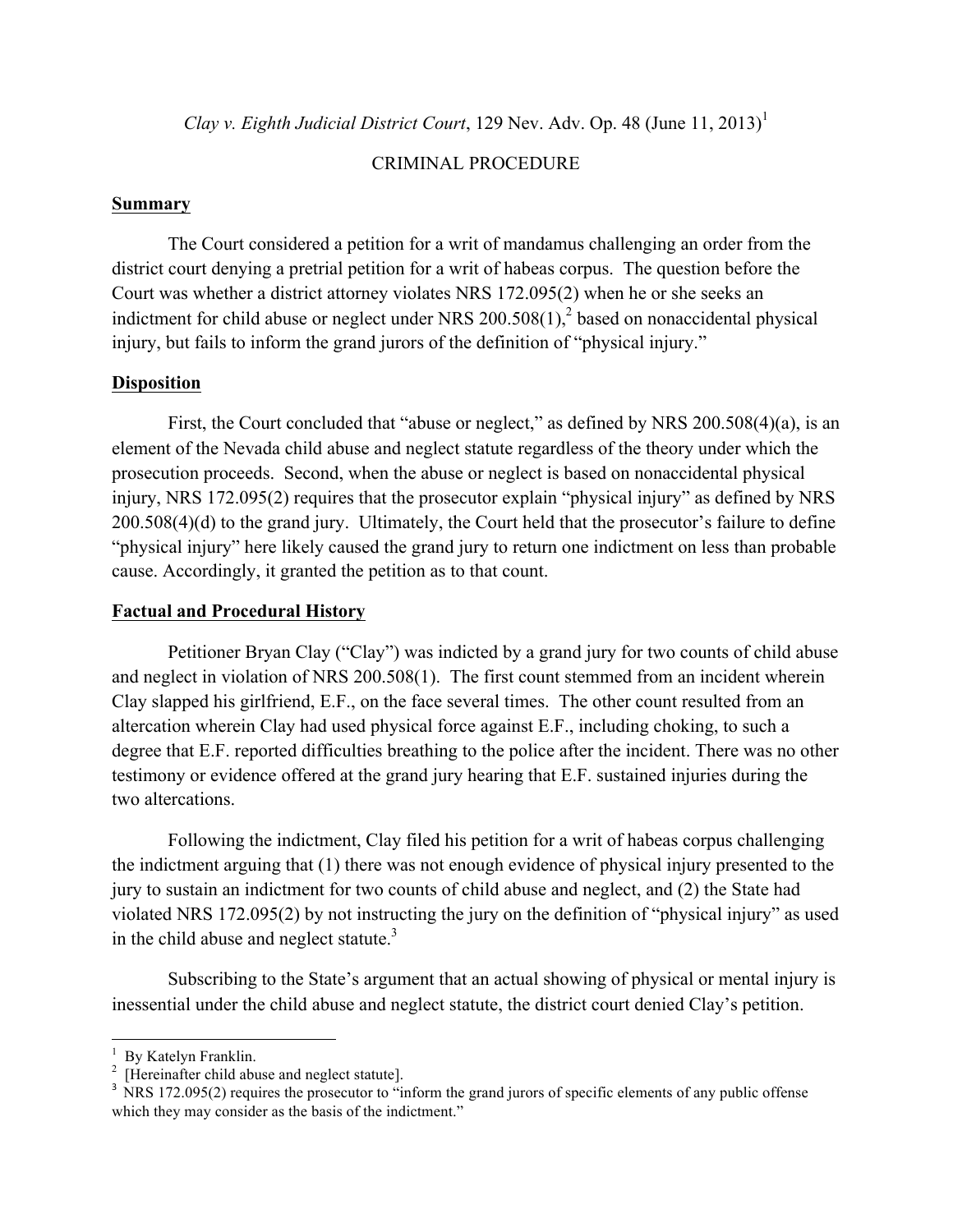The State did not argue against, and the district court did not address Clay's NRS 172.095(2) argument.

#### **Discussion**

Justice Douglas wrote the opinion of the three-justice panel, which included Justices Gibbons and Parraguire. <sup>4</sup>

#### *Interpretation of NRS 200.508(1)*

The Court first determined that the presence of "abuse or neglect" is an element of the child abuse and neglect statute. The Nevada child abuse and neglect statute provides that

[a] person who willfully causes a child who is less than 18 years of age to suffer unjustifiable physical pain or mental suffering as a result of abuse or neglect or to be placed in a situation where the child may suffer physical pain or mental suffering as the result of abuse or neglect [is guilty of a felony]. $<sup>6</sup>$ </sup>

The Court explained that this statute proscribes two types of abuse: first, actually causing a minor physical pain and mental suffering and second, the act of placing a child in a situation where they may suffer the same.

The State argued that actual "abuse or neglect" is not an element of the statute when the State is alleging that a defendant caused a child to be placed in a situation where they may suffer pain or mental suffering. The Court, however, concluded that based on the statute's plain language and legislative history,<sup>8</sup> both actual suffering and the possibility of suffering as alleged under the statute must be "the result of abuse or neglect." Because "abuse or neglect" is an element of the child abuse and neglect statute, and because the State based its allegations of abuse or neglect on the theory of nonaccidental physical injury, "physical injury" was an element of the crime here.

## *Application of NRS 172.095(2)*

The Court then turned to the issue of whether the prosecutor violated NRS 172.095(2) when he or she did not define the meaning of "physical injury" for the grand jury. The Court concluded that a prosecutor violates this statute when he or she gives incomplete or misleading instruction in such a manner that results in a likelihood of a grand jury returning indictment on less than probable cause.<sup>9</sup> Since the definition of "physical injury," as defined by statute<sup>10</sup> is

 

<sup>4</sup> A writ of mandamus is an appropriate remedy for violations of grand jury procedures. *See* Lisle v. State, 113 Nev. 540, 551, 937 P.2d 473, 480 (1997), *clarified on rehearing*, 114 Nev. 221, 954 P.2d 744 (1998).<br><sup>6</sup> NEV. REV. STAT. § 200.508(1) (2011).

 $\delta$  Court found that the State wished to criminalize the act of allowing a child to be subject to abuse or neglect. The State did not, however, intend the statute to punish abuse or neglect that could not result in physical harm or mental suffering.

 $9$  The Court reasoned that in states with similar statutes to NRS 172.095(2), namely New York, the test is whether the integrity of the grand jury has been impaired. *People v. Calbud, Inc.*, 402 N.E.2d 1140, 1144 (N.Y. 1980). In other words, the test is whether the prosecutor's incomplete or misleading instructions likely led to the grand jury